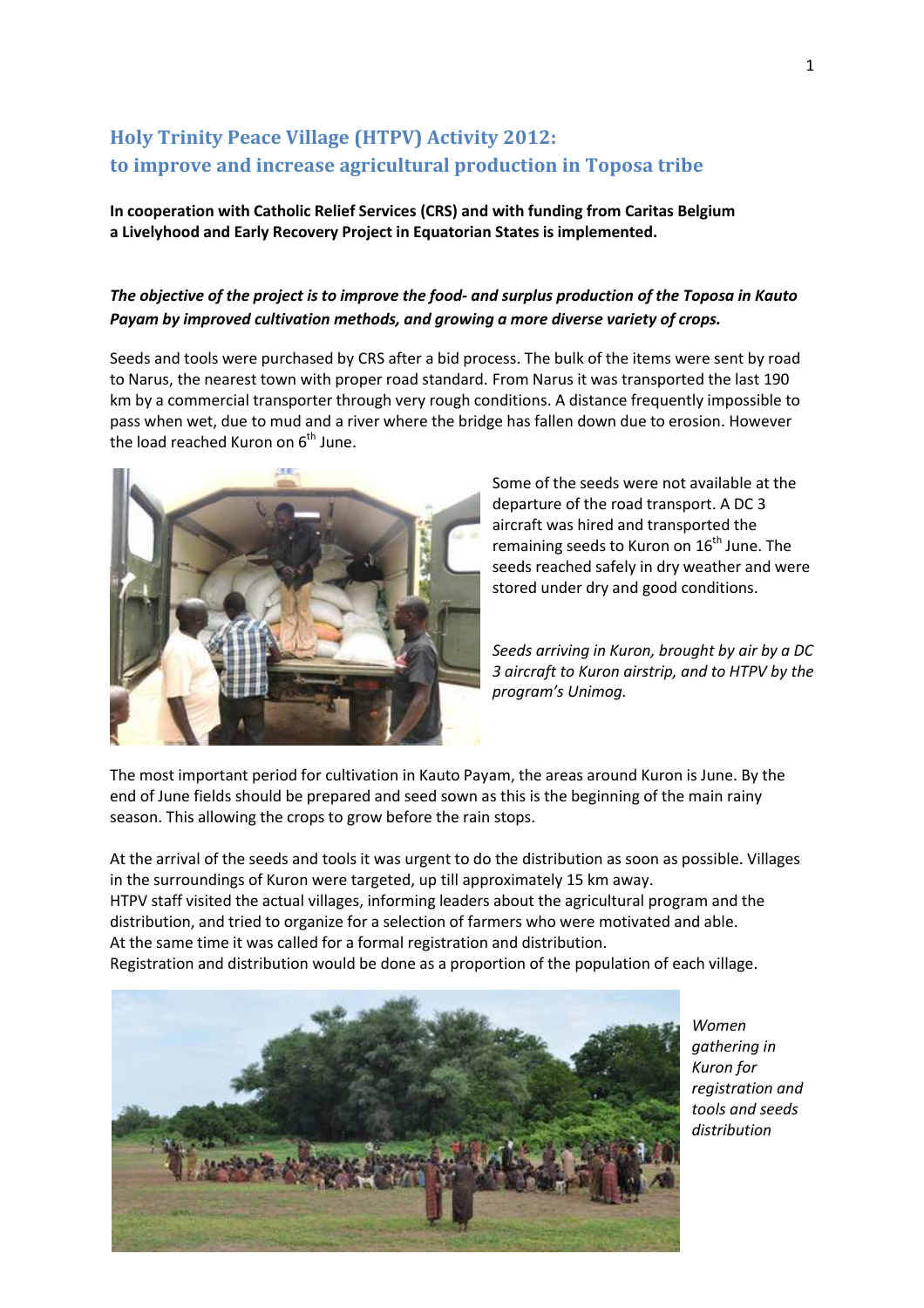The leaders of the villages together with its' people made the selection under supervision of HTPV staff.

In Toposa men are responsible for the animals and do normally not participate in farming. Basically women do the farming in this area. The distribution was therefore nearly 100 % done to women. Distribution was done on  $20<sup>th</sup>$  and  $21<sup>st</sup>$  June and these are the villages, with the number of households which received tools and seeds:

| 1. | <b>Muuruese</b>  |    | 30 households  |  |
|----|------------------|----|----------------|--|
|    | 2. Namuton       | 20 | $\mathbf{u}$   |  |
| 3. | Naweyapeta       | 25 | $\mathbf{u}$   |  |
| 4. | Katanya          | 25 | $\mathbf{u}$   |  |
|    | 5. Peace village | 25 | $\mathbf{u}$   |  |
|    | 6. Kangiriba     | 25 | $\mathbf{u}$   |  |
|    | 7. Leroboi       | 50 | $\mathbf{u}$   |  |
|    | 8. Gumarieng     | 20 | $\mathbf{u}$   |  |
|    | 9. Kolokocomu    | 25 | $\mathbf{u}$   |  |
|    | 10. Naweyatir    | 25 | $\mathbf{u}$   |  |
|    | Total            |    | 270 households |  |
|    |                  |    |                |  |

The seeds which were distributed were: Maize, ground nuts, green grams, sorghum, beans, egg plants and okra.

The tools were: Hoes, fork hoes, rakes, slashers.

The distribution exercise was challenging as the number of women who turned up for registration and distribution by far exceeded the original goal of 200.

However the village leaders together with HTPV staff handled this in a controlled and organized manner.

*Women collecting their tools and seed items after being registered*



HTPV also challenged the St Thomas School, Kuron (nursery and primary) to establish demonstration plots for each class, and cultivating the same crops as given to the farmers. The idea was approved by the school, plots are established and some tools given to the school, as well as the various seeds for use in the plots.

The objective is to teach the pupils how to cultivate the various crops, and also make them agents for improved farming and use of a wider range of variety of crops in their home areas.